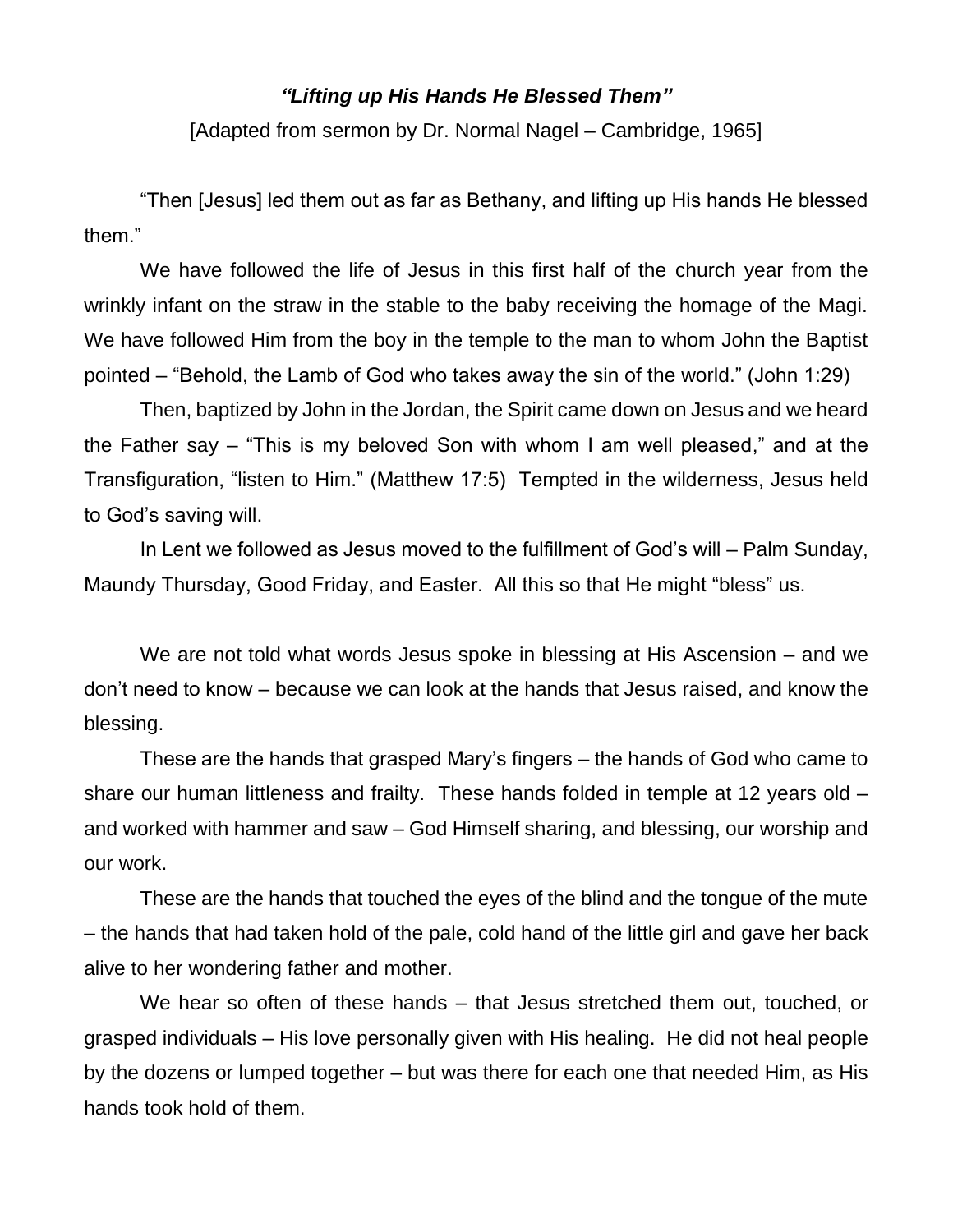We remember that scene when Jesus – after a full and busy day – worked far into the night, helping and healing. St. Luke tells us – "Now when the sun was setting, all those who had any who were sick with various diseases brought them to [Jesus], and He laid His hands on every one of them and healed them." (Luke 4:40)

These are the hands that gathered the little children into His arms to bless them. These are the hands that gripped Peter when he looked away from Jesus and began to sink. These are the hands that broke the blessed bread and gave them His body to eat. These are the hands that were offered to Thomas and conquered all his doubt.

All this the hands of the Ascending Jesus reveal to us – and we have yet to mention the biggest thing of all – that in these hands we see the print of the nails. The jagged scars tell us of the fullness of the blessing, and how it was won for us.

All our wrong, all our sins – Jesus took on Himself and bore the punishment for them. He was forsaken as we should have been forsaken – but are not. Instead, we are forgiven, because of what Jesus did for us there on the cross – and with that forgiveness, we are made alive again, as the children of God.

Because Jesus' hands were stretched out on the cross – now, at His Ascension – they are stretched out in blessing. The One who ascends and blesses has the marks of the cross in His hands. No cross, no blessing.

That is why the sign of the cross is made with the Benediction, the Blessing. That is what Jesus' Ascension means to us – life and blessing – won and given.

St. Luke is very conservative with his words. Jesus lifts up His hands, and St. Luke says – "While He blessed them, He parted from them and was carried up into heaven." (v. 51) Now, don't misunderstand – the Ascension of Jesus does not mean that He has gone away – because before He ascends, He promises that – wherever we may be, He is with us.

The difference is that, after the Ascension – Jesus does not show Himself to us anymore. But He will, some day – either at the end of the world, or when we die – whichever comes first.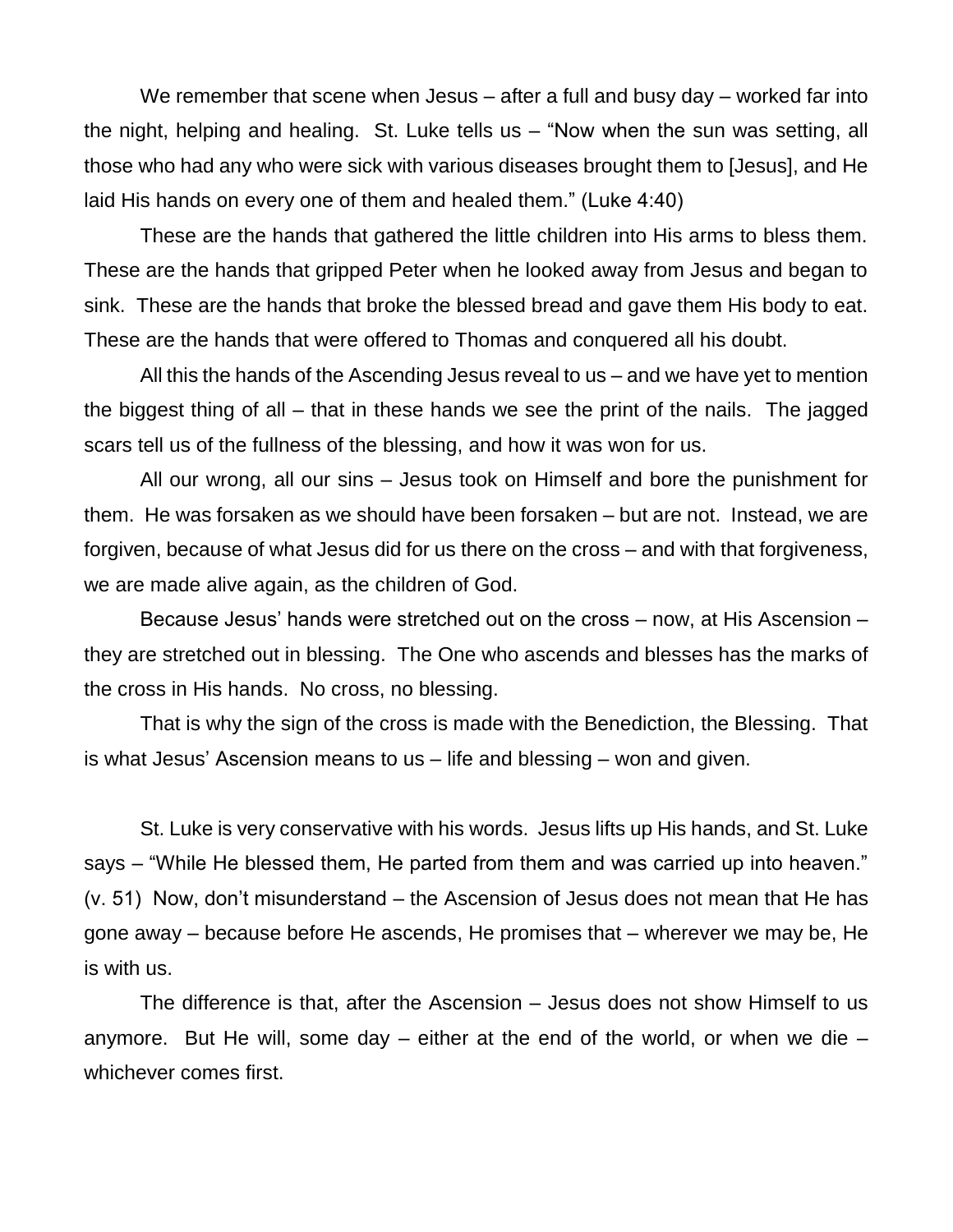And that's a good thing. Suppose Jesus continued to show His presence to us after His Ascension. Where would He be this evening? In America, or in Ukraine? People would say – "If He is there, then He is not here."

But because of Jesus' promise and His Ascension, His people in America and Ukraine – and in this room – know that He is with them. The Epistle reading says that He "fills all in all." While we cannot understand the fullness of what this means – or how this can be – His Ascension promise is a blessing to all who believe.

In Acts, St. Luke tells us that "a cloud" took Jesus out of the disciples' sight. This was no ordinary cloud. We've seen it before – at the Transfiguration, and in the Old Testament. A cloud stood above the two angels on the ark of the covenant in the temple – and a cloud led Israel on their journey to the Promised Land.

That cloud was the guarantee that God was with them. So also, the cloud at the Ascension of Jesus – it both hides His presence – and reveals that He is with us always, even unto the end of the age.

In His Ascension, Jesus didn't travel thousands of miles away like some rocket ship, Dr. Nagel would say. He rose up a little way above the earth and a cloud received Him out of their sight. All that was gone was the sight of Jesus. The cloud means that He is no longer within our ordinary limits – rather, He now does all things in the whole range of God's way of doing things.

He is truly God and truly man – a fulfilled and glorified man – who "sits at the right hand of God the Father Almighty" – ruling and reigning over all things – exercising the whole power of God – which is in His hands.

The Ascension does not mean that Jesus has gone away – but just the opposite – that He is with us now even more powerfully than when men saw Him. It means that we live in the presence of our ascended, and ever-present Lord.

Because the crucified, risen and ascended Lord is with you – you cannot be destroyed. Jesus has made the way to victory for you.